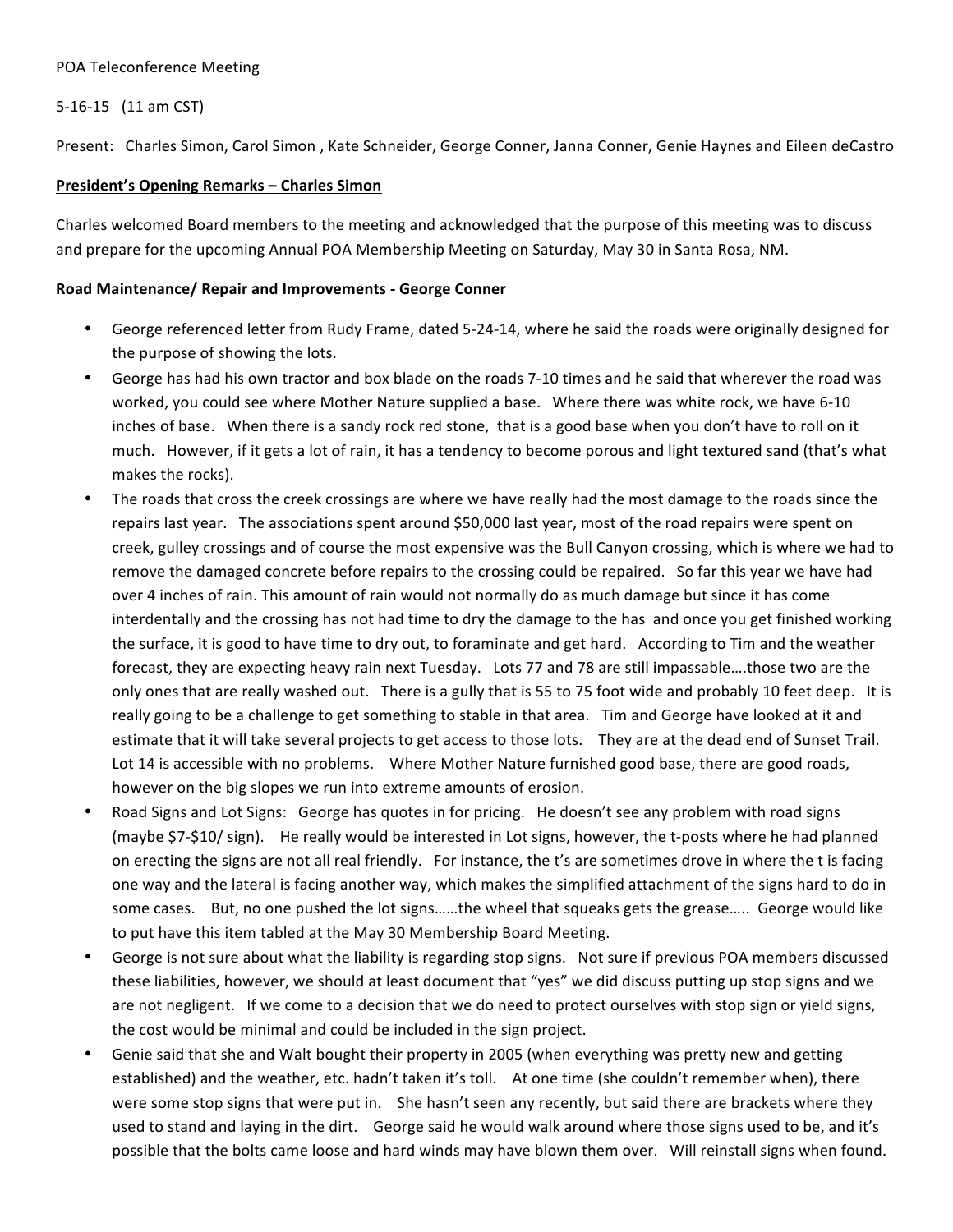- Maintenance cost is \$200 \$250/year. We need to address this item because, we can't keep paying for maintenance and not getting
- Website and mailing out envelopes George proposes the use of our Website rather than snail mail, since most folks travel around the country and don't receive their mail or just don't bother opening it up. Whereas, most folks have use of some type of computer or phone systems that can get them in to our webpage. George's suggestion is that after a certain date, all information will be posted on the website and no more mailings.
- Genie said that when she was doing the website, we were spending around \$400/year for our webpage services. When Genie checked with Brian the last time (right before our last meeting), we didn't even have 50% participation in web sign-ins. They did a survey (several years ago) asking for feedback and the few that responded said they preferred mail rather than computer. Personally, he has missed some bills and doctor statements because of mail delivery failure. He suggests that if we do decide on webpage communications, to simplify reading with the use of bullets to highlight rather than having to read embedded messages.
- Charles agreed and suggest updating the web with new information as we get it.
- •

### **Contract - Genie:**

- Grazing contract Walt and Genie expanded it with a lot more detail so that the POA as well as the lessee (Tim) will know exactly where they stand with no more arguments about what was in the past. Looks like we have a nice legal contract and we shouldn't have any problems defending it in court. The most important thing that was done was in the past, we dealt with a definitive number of animals that were going to be run on the ranch every 6 months. The definitive number that was written in was 200. In the past there was talk about letting Jack run more than 200 at a time. Two years ago, with the horrible draught, we weren't going to let any be run and would let the ranch go for a year without animals. Obviously that is not the case now, since we have plenty of grass from the rains. Bottom line, when discussion was to let the ranch lay fallow for a year, Eilene and Genie and the Board members at that time was having major heartache about "legally" saying no animals would be run, but fortunately we never got to that point. That contract is wide open for animals that can be run by the way it has been set up. Tim makes his payment the 1<sup>st</sup> of May and 1<sup>st</sup> of November. The way the contract is set up, the lease prior to the 1<sup>st</sup> of May and the 1<sup>st</sup> of November, Tim and the Board get together and decide how many animals are going to be run. Tim then fills out a stocking report. Once approved, and the president writes that he will be allowed to run "x" amount of units for the next six months, then Tim pays that amount of money. So the contract is much more organized, good tracking record and anyone that is a POA member who wants to complain about our records and how we've been doing it, we can completely back our thoughts and track the money. There is not a definitive number....it is decided every six months between the board and Tim.
- Charles commented that Tim had requested a 5-year lease, so we changed that. We set it up for a 3-year lease but Tim requested a 5-year lease. Genie said that the background on that was Tim sat down with Genie and Walt and discussed his financial situation and that the 5-year would help him with the bank. Genie called Charles and the Board agreed on the 5-year. Charles said that we deposited \$19,800
- Charles said that he forwarded the grass report to everybody. Bottom line is that we should easily be able to support a lot more than 200 animal units (up to 300) and possibly sub out to someone else (if he has someone else ). Charles said he called Tim and discussed, and Tim will get back with him. \$15/head per month and we raised the lease rate to \$16.50/head. So that shows we got a significant increase in rate for last 5 years. Carol said that we should go the extra mile to help Tim since he has had significant loss (bull and mama cow died). George said that we recently bought tires for the maintainer....(tires that were on there were pretty bald), he goes back and forth and does things at the ranch and doesn't charge for a lot of that time and just does it because it needs to be done. Genie agreed and said that Tim has been struggling trying to get it back to a working ranch rather than just running yearlings like Jack was doing.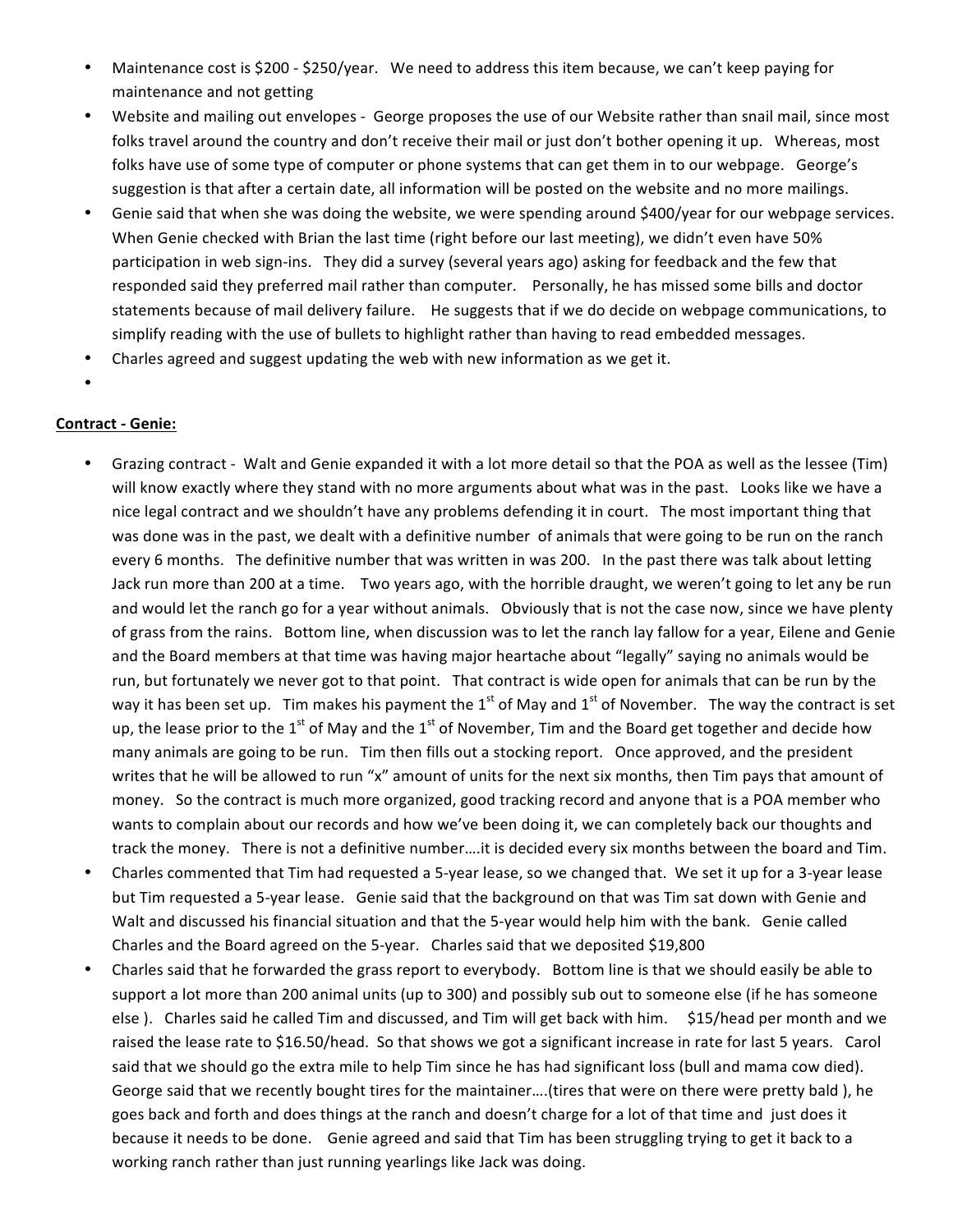- George added that we have an action item to finish working on the road crossings, and Tim has approval. We don't need to rent any equipment, so as soon as we get into the dry months we do have a few dollars to make the roads a little bit more friendly for the summer months.
- Charles talked to Tim and after the annual meeting they are planning on driving around the ranch so survey the roads and problem areas (George included). Any other board members are also welcome.
- Carol said that we are paying Gino approx. \$227 for each time he comes do grass assessments.

## **Financial Report - Carol Simon :**

- We have about \$38,800 free (not committed)
- Still have \$10,700 in reserve.
- Carol has contracted out approx. \$1,000 for taxes for next quarter.
- Charles said that he hopes if our income remains good that we can add an additional \$10,000 this year to it.
- Genie asked if we still have to pay for Tim's estimate that George emailed to the board about 3-4 weeks ago to fix the roads again. Charles said NO, that we already mailed to Tim, so Carol already deducted. Genie asked are we paying Tim in advance. George said in December of last year, Tim bought diesel, worked the equipmen that we rented and hired a worker to assist him and used his money for about a week or two before we could get him money. George said the maintainer broke down on him about five months ago and he walked from one end of ranch to the other to get to his truck and didn't charge a dime for his time. So, George is the one that suggested to pay the \$4,500. Genie agreed that we are incredibly lucky to have Tim taking care of the ranch and that he goes so much beyond what is expected. Charles said that we get an estimate of what he thinks it will cost, and if there is a balance after work is done we take that off from next work needed. Carol said that we have invoices to support his work.
- Carol is going to email the Financial Report to the Board before the annual meeting.

### **Board of Directors Election:**

- Charles said we have two seats coming up (one is the seat that he holds...the other one is vacant Lou's ).
- We haven't received any nominations.
- We will use the procedure described in his letter.

### **Collection of Dues:**

- Eileen and Carol discussed doing a "hard hit" on those people who are past-due
- Basically there are a couple of people who traditionally pay at the meeting and will send out email to see if that what they are intending to do.
- Eileen will put together a little report that Carol can give....to let folks know
- Only one "serial" non-payer

### **Annual Meeting Agenda:**

- Charles sent a rough draft to Board.
- Call meeting to order.
- Introduce everyone.
- Charles will make comments. (Members proposals and Board of Directors)
- Call for self-nominations.